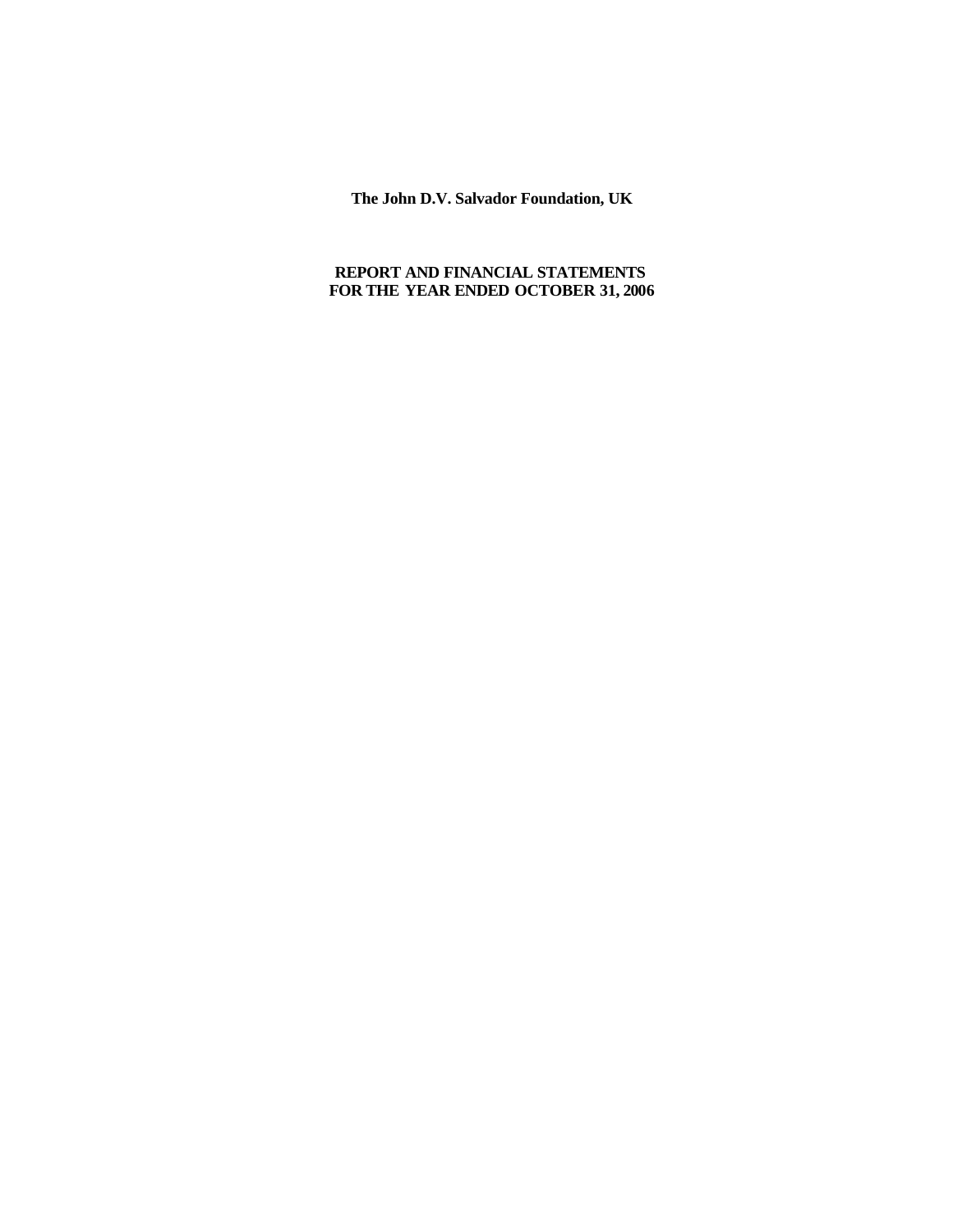#### **The John D.V. Salvador Foundation, UK**

#### **Review Report**

To The John D.V. Salvador Foundation

We have reviewed the accompanying financial statements comprising the statement of financial activities from November 1, 2005 to October 31, 2006 and the balance sheet as of October 31, 2006 as well as the notes to the financial statements of The John D.V. Salvador Foundation. These financial statements in accordance with UK Charities Act 1993 are the responsibility of the The John D.V. Salvador Foundation's management. Our responsibility is to issue a report on these financial statements based on our review.

We conducted our review in accordance with the German generally accepted standards for the review of financial statements promulgated by the Institut der Wirtschaftsprüfer (IDW) applicable to review engagements. These standards require that we plan and perform the review to obtain moderate assurance as to whether the financial statements are free of material misstatement. A review is limited primarily to inquiries of company personnel and analytical procedures applied to financial data and thus provides less assurance than an audit. We have not performed an audit and, accordingly, we do not express an audit opinion.

Based on our review, nothing has come to our attention that causes us to believe that the accompanying receipts and payments accounts are not presented fairly, in all material respects in accordance with UK Charities Act 1993.

This review report is issued for information purposes to The John D.V. Salvador Foundation and must not be used in any other context than information purposes to the directors and officers of The John D.V. Salvador Foundation. This review report must not, in particular, be handed out to third parties or included in sales prospectuses or similar public documents or media.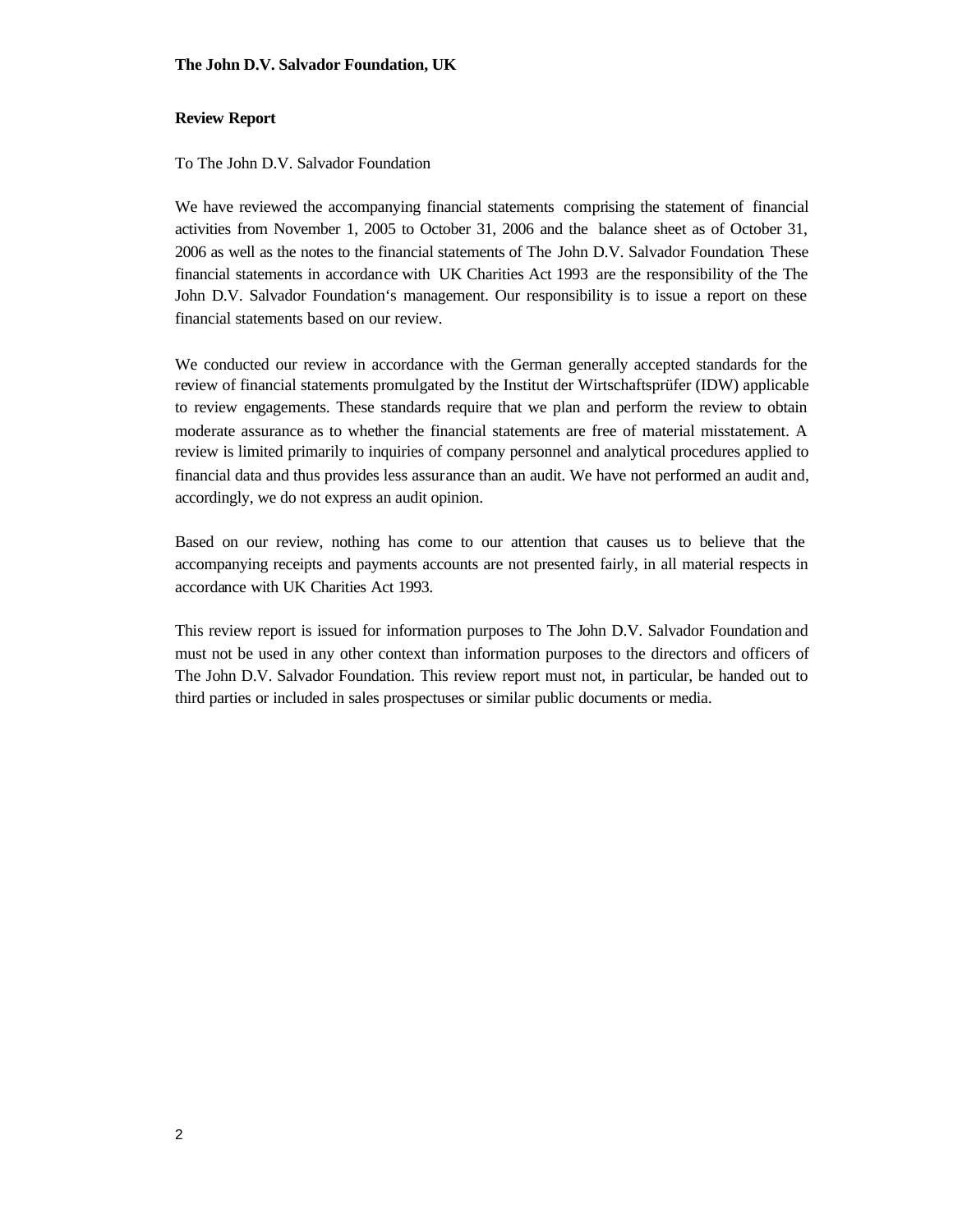Our assignment and professional liability is governed by the General Conditions of Assignment for Wirtschaftsprüfer and Wirtschaftsprüfungsgesellschaften (Allgemeine Auftragsbedingungen für Wirtschaftsprüfer und Wirtschaftsprüfungsgesellschaften) in the version dated January 1, 2002. By reading and using the information contained in this report, each recipient confirms notice of provisions of the General Conditions of Assignment (including the limitation of our liability as stipulated in No. 9) and accepts the validity of the attached General Conditions of Assignment with respect to us.

Frankfurt am Main, December 10, 2006

KPMG DeutscheTreuhand-Gesellschaft Aktiengesellschaft Wirtschaftsprüfungsgesellschaft

Becker *Wirtschaftsprüfer* Wiechens *Wirtschaftsprüfer*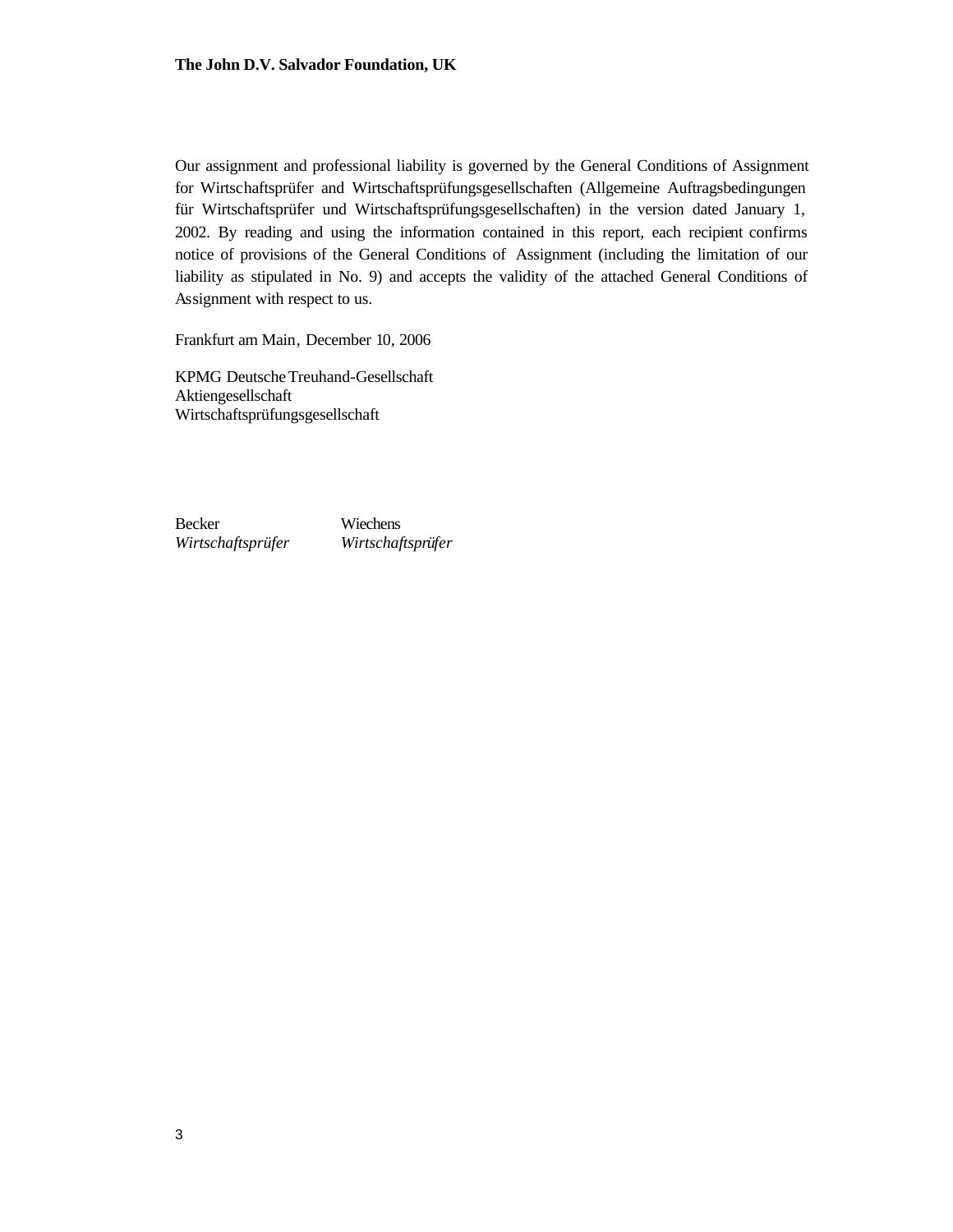| STATEMENT OF FINANCIAL ACTIVITIES                 |
|---------------------------------------------------|
| (Incorporating an Income and Expenditure Account) |
| FOR THE YEAR ENDED OCTOBER 31, 2006               |

|                                                 | Unrestricted<br>Funds | Restricted<br>Funds | <b>Total</b><br>2006 |
|-------------------------------------------------|-----------------------|---------------------|----------------------|
|                                                 | £                     | £                   | £                    |
| <b>INCOMING RESOURCES</b>                       |                       |                     |                      |
| Voluntary Income                                | 94,416                |                     | 94,416               |
| <b>Investment Income</b>                        | 38                    |                     | 38                   |
| <b>Total incoming resources</b>                 | 94,454                |                     | 94,454               |
| <b>RESOURCES EXPENDED</b>                       |                       |                     |                      |
| Charitable activities                           | 40,516                |                     | 40,516               |
| Governance costs                                | 5,599                 |                     | 5,599                |
| <b>Total resources expended</b>                 | 46,115                |                     | 46,115               |
| Net (expenditure) / income for                  |                       |                     |                      |
| the year and net movement in                    | 48,339                |                     | 48,339               |
| funds                                           |                       |                     |                      |
| Balance brought forward at                      |                       |                     |                      |
| November 1                                      |                       |                     |                      |
| <b>Balance carried forward at</b><br>October 31 | 48,339                |                     | 48,339               |

The accompanying notes form part of these financial statements.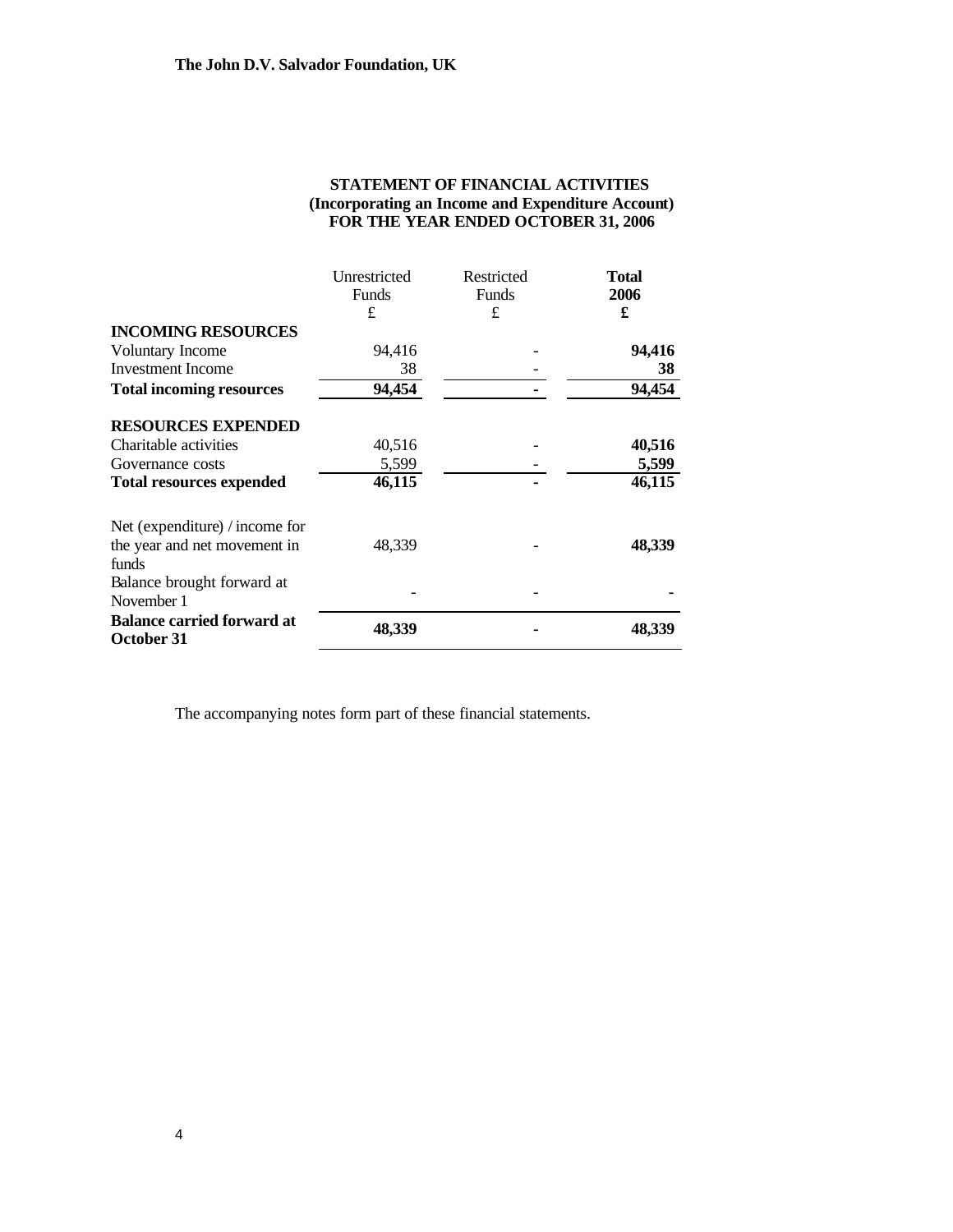### **BALANCE SHEET AS OF OCTOBER 31, 2006**

|                             | 2006   |
|-----------------------------|--------|
|                             | £      |
| <b>Current Assets</b>       |        |
| Cash at bank and in hand    | 48,339 |
| <b>Total current assets</b> | 48,339 |
| <b>Creditors</b>            | 0      |
| <b>Net assets</b>           | 48,339 |
| <b>Funds</b>                |        |
| Unrestricted funds          | 48,339 |
| <b>Total funds</b>          |        |

The accompanying notes form part of these financial statements.